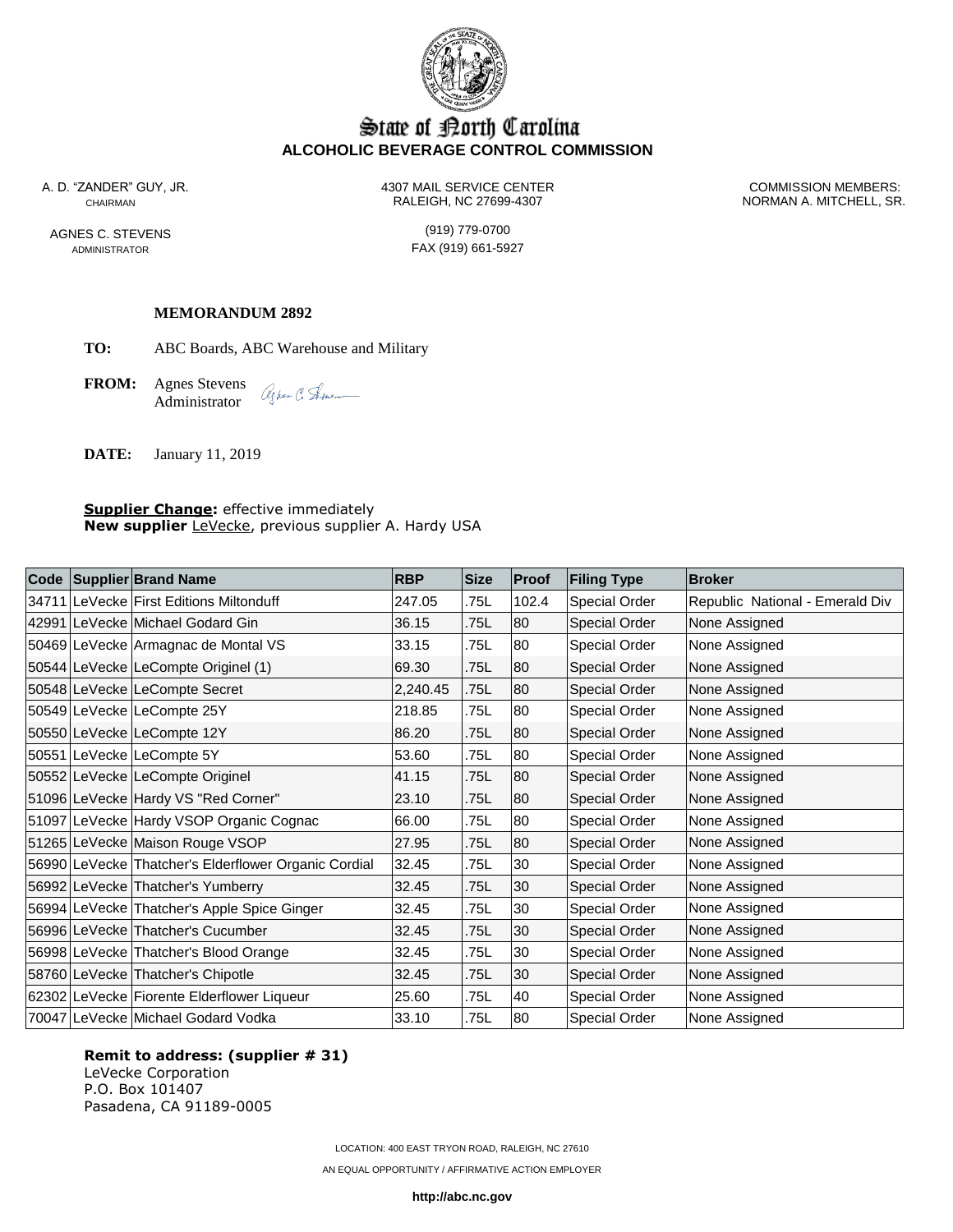#### **Supplier Change:** effective immediately

**New supplier** Park St Imp/ Zamora , previous supplier Kindred Spirits

| Code Supplier<br><b>Brand Name</b>            |                                                                     | <b>RBP</b> | <b>Size</b> | <b>IProof</b> | <b>Filing Type</b> | <b>Broker</b> |
|-----------------------------------------------|---------------------------------------------------------------------|------------|-------------|---------------|--------------------|---------------|
|                                               | 43062 Park St Imp/ Zamora   Martin Miller's Westbourne Strength Gin | 35.10      | 75L         | 90.4          | Special Order      | None Assigned |
| 43069 Park St Imp/ Zamora Martin Miller's Gin |                                                                     | 35.10      | 1.00L180    |               | Special Order      | None Assigned |
| 43070 Park St Imp/ Zamora Martin Miller's Gin |                                                                     | 32.50      | 75L         | 80            | Special Order      | None Assigned |

**Remit to address: (supplier # 742)** Park St Imp/ Zamora

1000 Brickell Ave., Suite 915 Miami, FL 33131

## **Supplier Change:** effective immediately **New supplier** Park St Imp/ Sampson & Surrey

|       | Code Supplier                        | <b>Brand Name</b>                                    | <b>RBP</b> |      | Size Proof   | <b>Filing Type</b>   | <b>Broker</b>                    |
|-------|--------------------------------------|------------------------------------------------------|------------|------|--------------|----------------------|----------------------------------|
|       | 23015 Park St Imp/ Samson & Surrey   | Few Spirits Bourbon Whiskey 44.95                    |            | .75L | 93           | Listed               | Republic National - Cardinal Div |
|       | 29537 Park St Imp/ Samson & Surrey   | Few Spirits White Whiskey                            | 44.25      | .75L | <b>80</b>    | <b>Special Order</b> | Republic National - Cardinal Div |
|       | 40287 Park St Imp/ Samson & Surrey   | <b>Bluecoat Gin</b>                                  | 27.95      | .75L | 94           | <b>Special Order</b> | Republic National - Cardinal Div |
| 25571 | Park St Imp/ Samson & Surrey         | <b>Widow Jane Straight</b><br><b>Bourbon Whiskey</b> | 79.60      | .75L | 91           | <b>Special Order</b> | Republic National - Cardinal Div |
|       | 00820 Park St Imp/ Samson & Surrey   | Mezcal Vago Elote                                    | 57.05      | .75L | 102          | Listed               | Republic National - Cardinal Div |
|       | 00821   Park St Imp/ Samson & Surrey | Mezcal Vago Espadin                                  | 53.75      | .75L | 102          | Listed               | Republic National - Cardinal Div |
|       | 64195 Park St Imp/ Samson & Surrey   | Mezcal Vago Cuixe                                    | 87.10      | .75L | 102          | <b>Special Order</b> | Republic National - Cardinal Div |
|       | 64197 Park St Imp/ Samson & Surrey   | Mezcal Vago Mexicano                                 | 101.70     | .75L | $ 80\rangle$ | <b>Special Order</b> | Republic National - Cardinal Div |
|       | 64198 Park St Imp/ Samson & Surrey   | Mezcal Vago Ensamble en<br>Barro                     | 73.95      | .75L | 102          | <b>Special Order</b> | Republic National - Cardinal Div |
|       | 64220 Park St Imp/ Samson & Surrey   | Mezcal Vago Cuixe Jarquin                            | 90.85      | .75L | 102          | <b>Special Order</b> | Republic National - Cardinal Div |
| 64221 | Park St Imp/ Samson & Surrey         | Mezcal Vago Espadin en<br>Barro                      | 73.95      | .75L | 102          | <b>Special Order</b> | Republic National - Cardinal Div |
|       | 64222 Park St Imp/ Samson & Surrey   | Mezcal Vago Espadin<br>Jarquin                       | 53.75      | .75L | 102          | <b>Special Order</b> | Republic National - Cardinal Div |
|       | 64223 Park St Imp/ Samson & Surrey   | Mezcal Vago Madrecuixe<br>Jarquir                    | 90.85      | .75L | 102          | <b>Special Order</b> | Republic National - Cardinal Div |
|       | 64224 Park St Imp/ Samson & Surrey   | Mezcal Vago Tepeztate                                | 87.10      | .75L | 102          | <b>Special Order</b> | Republic National - Cardinal Div |
|       | 64225 Park St Imp/ Samson & Surrey   | Mezcal Vago Tobala Jarguin   107.05   75L            |            |      | 102          | Special Order        | Republic National - Cardinal Div |

**Remit to address: (supplier # 693)** Park St Imp/ Samson & Surrey 1000 Brickell Ave., Suite 915 Miami, FL 33131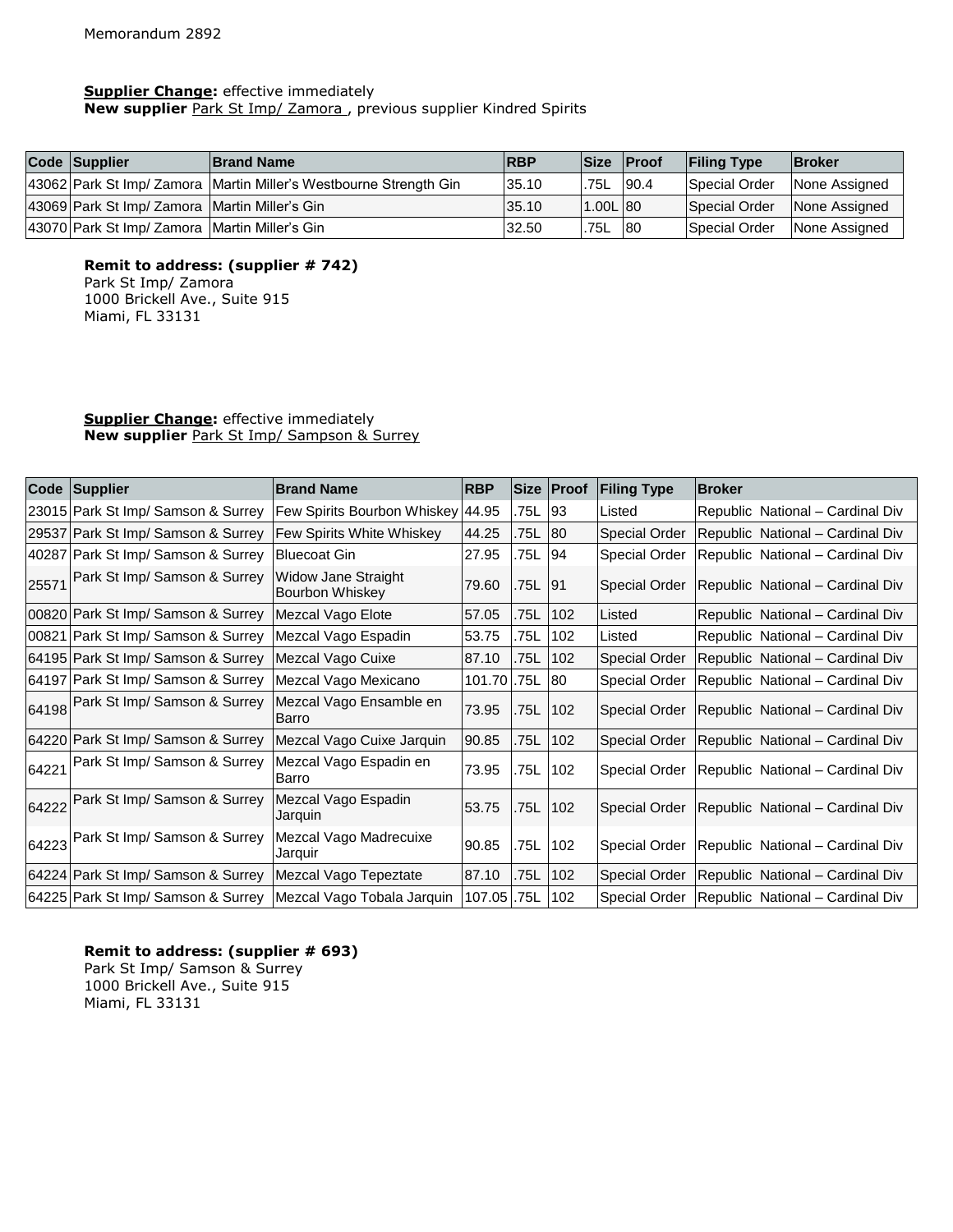**Brand name changes**: effective immediately Brand name changes to the brand names below

| <b>Code</b> | <b>Brand Name</b>       | Size  | <b>IProof</b> | <b>Filing Type</b> |
|-------------|-------------------------|-------|---------------|--------------------|
| 25500       | Copper Fox Bourbon Mash | 75L   | 124           | Special Order      |
| 43939       | <b>IUV Silver</b>       | 1.75L | 80            | Listed             |

# **Code change**: effective February 1, 2019

|       | New Code Previous Code   Brand Name |                                   | <b>Supplier</b>      | <b>Size</b> | Proof | <b>Filing Type RBP</b> |       |
|-------|-------------------------------------|-----------------------------------|----------------------|-------------|-------|------------------------|-------|
| 00121 | 30580                               | Westland American Single Malt (3) | Remy Cointreau 1.75L |             | 92    | Listed                 | 69.95 |

## **Code change**: effective immediately

|       | New Code Previous Code Brand Name |                                                             | Supplier            | <b>Size</b> | <b>IProof</b> | <b>Filing Type RBP</b> |       |
|-------|-----------------------------------|-------------------------------------------------------------|---------------------|-------------|---------------|------------------------|-------|
| 66489 | 20992                             | Chemist Barrel Rested Gin (6) Apothecary Beverage Co. 1.75L |                     |             | 90            | Listed                 | 38.95 |
| 00825 | 00655                             | Los Vecinos Mezcal (3)                                      | <b>ISazerac Co.</b> | .75L        | 90            | Listed                 | 34.95 |

## **Bottles per case change:** effective immediately

| Code Supplier                   | <b>Brand Name</b>      | <b>Case Cost Size</b> |       | <b>IProof</b> | <b>Filing Type</b> | <b>IRBP</b> |
|---------------------------------|------------------------|-----------------------|-------|---------------|--------------------|-------------|
| 66530 South Mountain Distilling | Sinister Whiskey (6)   | 110.00                | .75L  | 100           | Listed             | 34.95       |
| 30502 Diageo NA                 | Seagram's 7 Crown (12) | 35.62                 | .375L | -80           | Listed             | 5.95        |
| 64714 Davos Brands              | Astral Tequila (6)     | 110.11                | 75L   | -92           | Listed             | 34.95       |

## **UPC change:** effective immediately

| Code Supplier                    | <b>Brand Name</b>       | <b>INew UPC</b> | <b>Size</b> | <b>IProof</b> | <b>Filing Type</b> | <b>IRBP</b> |
|----------------------------------|-------------------------|-----------------|-------------|---------------|--------------------|-------------|
| 20162 Oak & Grist Distilling Co. | Blended Malt Whiskey 02 | 851087007044    | .375L       | 1100          | ∟isted             | 27.95       |

#### **Proof change:** effective immediately

| Code | Supplier             | <b>Brand Name</b>                   | <b>Case Cost Size</b> |     | Proof | <b>Filing Type</b> | <b>IRBP</b> |
|------|----------------------|-------------------------------------|-----------------------|-----|-------|--------------------|-------------|
|      | 123798 Pernod Ricard | <b>ISmooth Ambler Contradiction</b> | 126.21                | 75L | 92    | Listed             | 39.95       |

## **Age change:** effective immediately

| Code | Supplier                 | <b>Brand Name</b> | Age Changed from 12Y Size |      | Proof | <b>Filing Type</b> | <b>RBP</b> |
|------|--------------------------|-------------------|---------------------------|------|-------|--------------------|------------|
|      | 147107 Ilnfinium Spirits | IZava Rum (6)     | 16Y                       | .75L | l8C   | Listed             | 29.95      |